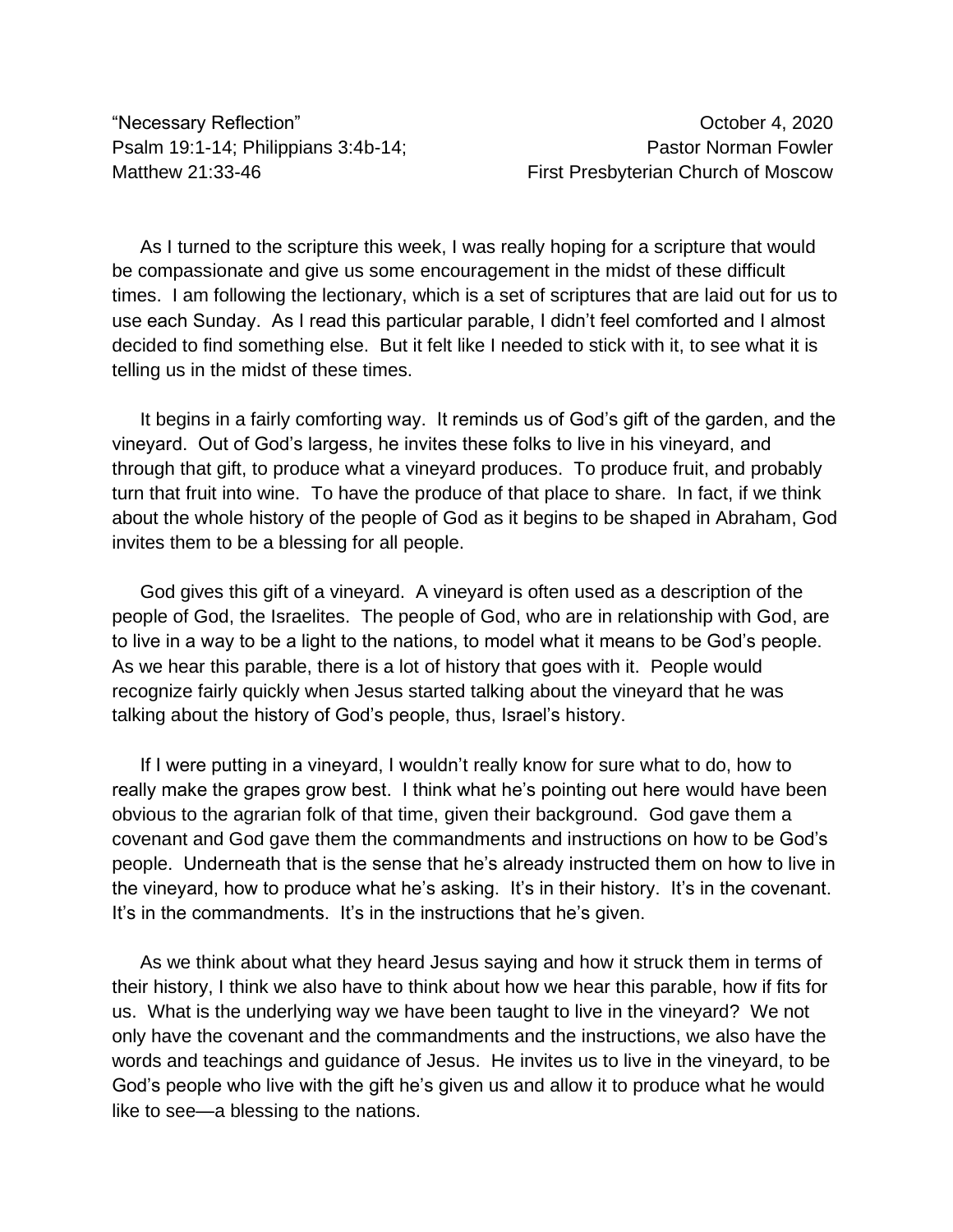Now back to that piece that I struggle with, that I am uncomfortable with. It seems that after God gives this gift, if we think about the master in this case as being God, he goes away. I usually don't think about God ever going away. I think that what this points to is that God is in some ways suggesting, "You have some responsibility. You are going to be accountable for yourself. I'm not going to micromanage what you do. I've given you the instructions. I've given you the commandments. I've given you (us) the teachings of Jesus."

Even in the passage we read a few weeks ago where the king gives mercy to the servant, he doesn't follow the servant around and say, "You have to give mercy here and here." No, he expects that servant to know and to live it out. It's an incredible moment of thinking about how God is giving us a place to be, a vineyard to live in, and inviting us to live according to the way God has shown us.

This parable continues to go on with fairly uncomfortable ways of describing us, or at least describing the people of Israel over time because Jesus said it really wasn't working out. They weren't living into the gift in a way that fruit was being produced and shared. They weren't being a blessing to the nations, so God began to send messengers. Messenger after messenger. What we hear is how they responded to the messengers.

I would like to just note that everybody who heard what Jesus was saying probably understood that those messengers were the prophets. This is the point where it would really behoove us to go back and take a look at what all the prophets said over time. I don't want to do that right now, but I do want to offer you at least this passage from Isaiah 59. I just tried to find a few summary statements, and Isaiah 59 is one of those.

It says: *Justice is turned back; righteousness stands at a distance. The truth stumbles in the public square. Uprightness cannot enter. Truth is lacking, and whoever turns from evil is despoiled. The Lord saw and it displeased him that there was no justice. He saw that there was no one, and was appalled that there was no one to intervene, so his own arm brought him victory and his righteousness upheld him.*

I think these messages of the Old Testament would have been in the minds of the hearers of Jesus. They would have recognized what he was saying: that somehow they weren't living up to the message that the prophets had brought and instead were showing a violence, a disregard for the righteousness and justice God desired.

If you look at the prophets, there are basically two things the prophets are focused on. One is you seem to not care who your God is; you are going after idols and looking for power in other places. He's basically saying you have given up on the love of God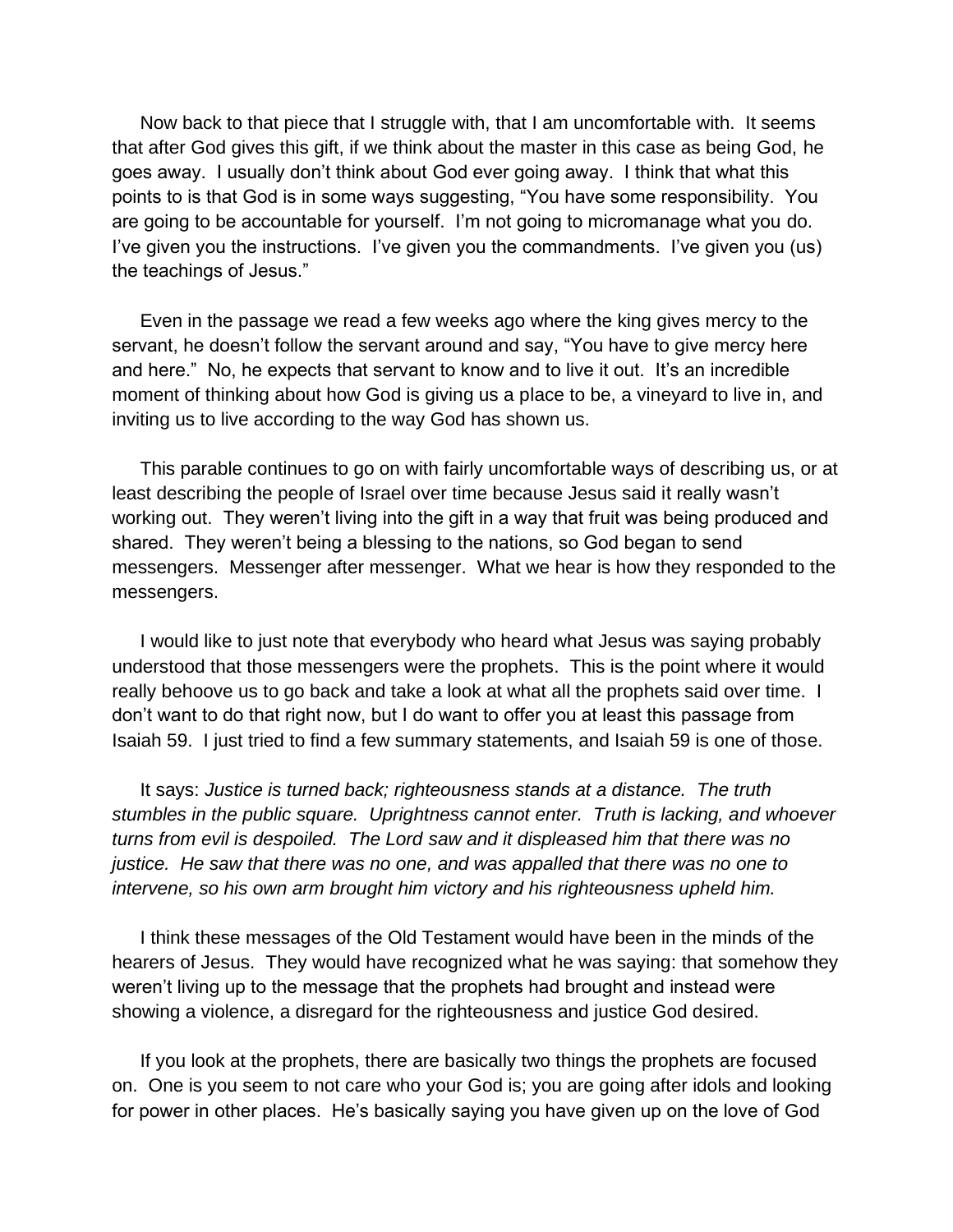with your heart, mind, soul, and strength, which Jesus invites us again to. The second piece is that in some way you are oppressing one another. You are not treating each other well. You don't know how to love your neighbor as yourself.

Out of that we recognize that in this parable the master is not happy. After all of that, after the violence that is used by the people to try to solve their problem with God's messengers, their disregard for what they bring, God still continues to come. Finally, the point of this passage, I think, is that God sends his own son. The master sends his own son. It says, "they will respect him." That word, respect, has a sense that because he is important to the master, they should pay attention. Indeed, behind this word is the idea that they should give due to regard and attend to the message, and it should cause a wholesome shame which leads one to consider the conditions of one's position, one's behavior, one's life. Sending the son to the people of the vineyard was a way of asking them to do the necessary reflection they needed to do so they could return to being God's people. They could know the grace of God and live in it. Their lives could begin to actually produce the fruit that God is looking for.

We know that in this story, this parable, Jesus predicts his death. We look back and see that the son of God was not received then, but was killed as this parable describes. The necessary reflection was never done. This parable leaves me wondering how I am not hearing the messengers of God. Am I in some way doing them some kind of violence? We don't tend to take people out and stone them anymore, but we still pelt them with our insults. We still pelt them with disbelief or disdain. Am I hearing the messengers of God? Am I listening to the teachings of Jesus and allowing that to be what shapes my life? What kind of necessary reflection do I need to do?

The problem is that this is written not just to me, not just to us as individuals. It is written to us, because it was written to a people. The story of Israel was about the people of God. Any time folks who see themselves as a people of God it is written to that group to do the necessary reflection together. We need to do the necessary reflection to be the people of God. We need to recognize the gift that God has given us, the grace God has shown us, and the wonder of what God has enabled for us. We need to recognize the life God has given us and how, in that life, there is an expectation that through that relationship that we have with God, the grace that God gives us, we will extend that grace. We will produce the fruits of the kingdom, is the way Jesus puts it here at the end.

If I weren't already uncomfortable enough with this parable, I am particularly uncomfortable with the ending. I'm uncomfortable with the way Jesus suggests these folks are not going to do the necessary reflection and in not doing the necessary reflection there will be consequences. They know what a human master would do. He